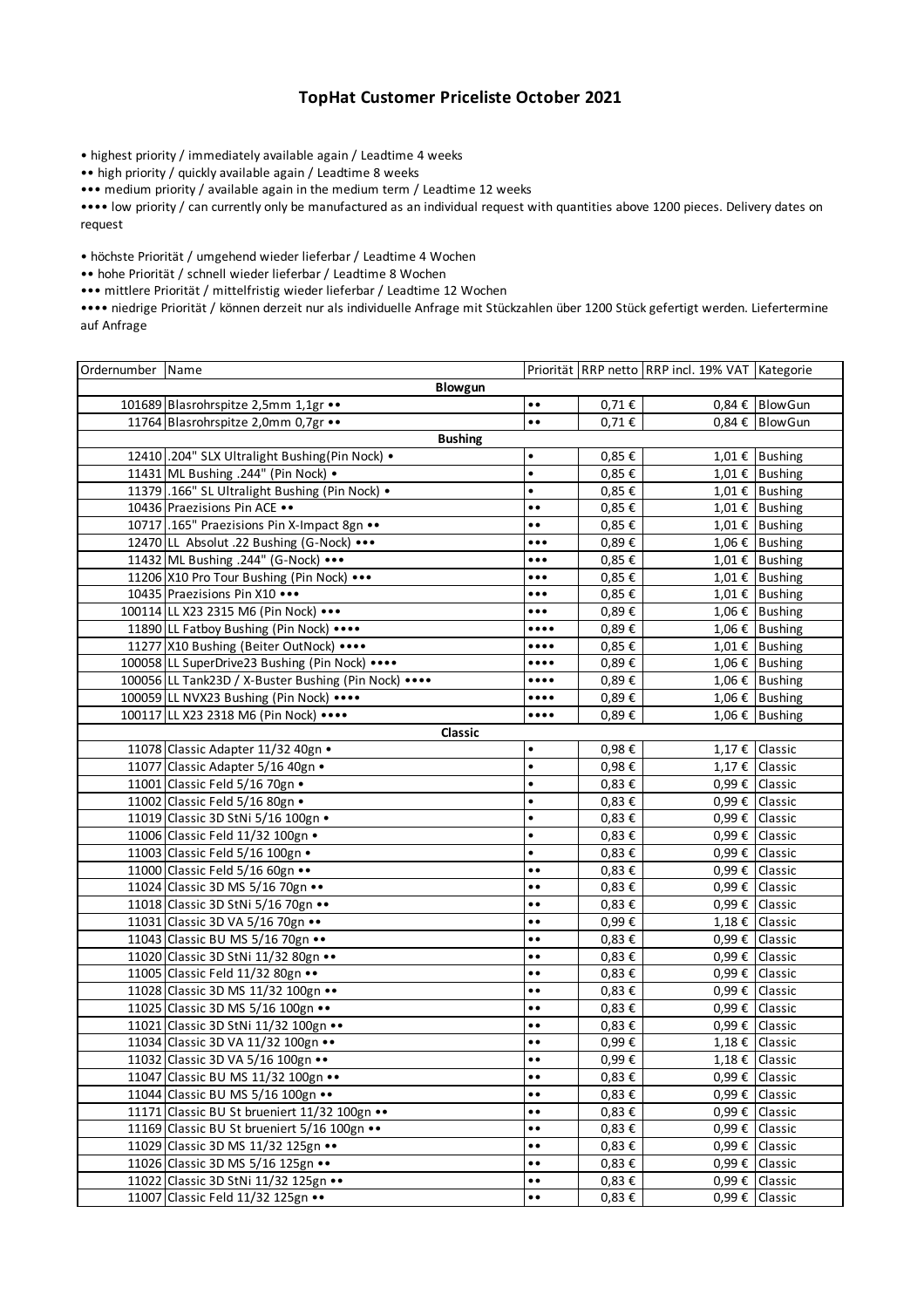|           | 13580 ParallelNocke 5/16 Kunststoff Weiß •••           | $\bullet\bullet\bullet$        | $0,63 \in$          | 0,75 € Classic  |                       |  |
|-----------|--------------------------------------------------------|--------------------------------|---------------------|-----------------|-----------------------|--|
|           | 11242 ParallelNocke 5/16 Kunststoff Schwarz •••        | $\bullet \bullet \bullet$      | $0,63 \in$          |                 | 0,75 € Classic        |  |
|           | 11243 ParallelNocke 11/32 Kunststoff Schwarz •••       | $\bullet\bullet\bullet$        | $0,63 \in$          |                 | 0,75 € Classic        |  |
|           | 11230 Classic Small StNi 17/64 50gn (ø6.8mm) •••       | $\bullet\bullet\bullet$        | $0,83 \in$          |                 | 0,99 € Classic        |  |
|           | 11170 Classic BU St brueniert 5/16 70gn                | $\bullet \bullet \bullet$      | $0,83 \in$          |                 | 0,99 € Classic        |  |
|           | 11037 Classic BU StNi 5/16 70gn                        | $\bullet\bullet\bullet$        | $0.83 \text{ } \in$ |                 | 0,99 € Classic        |  |
| 11143 A   | Classic Long Feld 5/16 70gn                            | $\bullet\bullet\bullet$        | 1,07€               |                 | 1,27 € Classic        |  |
|           | 11027 Classic 3D MS 11/32 80gn                         | $\bullet \bullet \bullet$      | $0,83 \notin$       |                 | 0,99 € Classic        |  |
|           | 11033 Classic 3D VA 11/32 80gn                         | $\bullet \bullet \bullet$      | 0,99€               |                 | 1,18 € Classic        |  |
|           | 11046 Classic BU MS 11/32 80gn                         | $\bullet\bullet\bullet$        | $0,83 \in$          |                 | 0,99 € Classic        |  |
|           | 11080 Classic Small MS 17/64 80gn (ø6.8mm)             | $\bullet\bullet\bullet$        | $0,83 \in$          |                 | 0,99 € Classic        |  |
|           | 11012 Classic Mittelalter 5/16 85gn                    | $\bullet \bullet \bullet$      | 0,83€               |                 | 0,99 € Classic        |  |
|           | 11040 Classic BU StNi 11/32 100gn                      | $\bullet\bullet\bullet$        | $0,83 \in$          |                 | 0,99 € Classic        |  |
|           | 11038 Classic BU StNi 5/16 100gn                       | $\bullet\bullet\bullet$        | $0,83 \in$          |                 | 0,99 € Classic        |  |
|           | 11051 Classic BU VA 5/16 100gn                         | $\bullet\bullet\bullet$        | 0,99€               |                 | 1,18 € Classic        |  |
|           |                                                        |                                |                     |                 |                       |  |
| 11061 A   | Classic Long Feld 11/32 100gn                          | $\bullet\bullet\bullet$        | 1,07€               |                 | 1,27 € Classic        |  |
| 11058 A   | Classic Long Feld 5/16 100gn                           | $\bullet\bullet\bullet$        | 1,07€               |                 | 1,27 € Classic        |  |
|           | 11013 Classic Mittelalter 5/16 100gn                   | $\bullet \bullet \bullet$      | $0,83 \in$          |                 | 0,99 € Classic        |  |
|           | 11004 Classic Feld 5/16 120gn                          | $\bullet\bullet\bullet$        | $0,83 \in$          |                 | $0,99 \in$ Classic    |  |
|           | 11035 Classic 3D VA 11/32 125gn                        | $\bullet\bullet\bullet$        | 0,99€               |                 | 1,18 € Classic        |  |
|           | 11048 Classic BU MS 11/32 125gn                        | $\bullet\bullet\bullet$        | $0,83 \in$          |                 | 0,99 € Classic        |  |
|           | 11045 Classic BU MS 5/16 125gn                         | $\bullet\bullet\bullet$        | 0,83€               |                 | 0,99 € Classic        |  |
|           | 11172 Classic BU St brueniert 11/32 125gn              | $\bullet\bullet\bullet$        | $0,83 \in$          |                 | 0,99 € Classic        |  |
| 11062 A   | Classic Long Feld 11/32 120gn                          | $\bullet\bullet\bullet$        | 1,07€               |                 | 1,27 € Classic        |  |
|           | 11014 Classic Mittelalter 11/32 125gn                  | $\bullet \bullet \bullet$      | $0,83 \in$          |                 | 0,99 € Classic        |  |
|           | 100094 Paralleladapter 5/16 Aluminium •••              | $\bullet \bullet \bullet$      | $0,54 \in$          |                 | $0,64 \in$ Classic    |  |
|           | 100095 Paralleladapter 11/32 Aluminium •••             | $\bullet\bullet\bullet$        | 0,54€               |                 | $0,64 \in$ Classic    |  |
|           | 13582 ParallelNocke 11/32 Kunststoff weiß ••••         | $\bullet\bullet\bullet\bullet$ | $0,63 \notin$       |                 | 0,75 € Classic        |  |
|           | 11345 Classic BU Alu 5/16 30gn                         | $\bullet\bullet\bullet\bullet$ | $0,83 \in$          |                 | 0,99 € Classic        |  |
|           | 11141 Classic Kinderspitze BU Alu 5/16 ••••            |                                | $0,83 \in$          |                 | 0,99 € Classic        |  |
|           | 11231 Classic Small AL 17/64 30gn (ø6.8mm) ••••        | $\bullet\bullet\bullet\bullet$ | $0,83 \in$          |                 | 0,99 € Classic        |  |
|           | 11079 Classic Adapter 23/64 40gn ••••                  | $\bullet\bullet\bullet\bullet$ | 0,98€               |                 | 1,17 € Classic        |  |
| 11056 A   | Classic Long Feld 5/16 60gn                            | $\bullet\bullet\bullet\bullet$ | 1,07€               |                 | 1,27 € Classic        |  |
|           | 11050 Classic BU VA 5/16 70gn                          | $\bullet\bullet\bullet\bullet$ | 0,99€               |                 | 1,18 € Classic        |  |
|           | 11039 Classic BU StNi 11/32 80gn ••••                  | $\bullet\bullet\bullet\bullet$ | 0,83€               |                 | 0,99 € Classic        |  |
| 11060 A   | Classic Long Feld 11/32 80gn                           | $\bullet\bullet\bullet\bullet$ | 1,07€               |                 | 1,27 € Classic        |  |
|           | Classic Long Feld 5/16 80gn                            |                                |                     |                 | 1,27 € Classic        |  |
| 11057 A   |                                                        | $\bullet\bullet\bullet\bullet$ | 1,07€               |                 |                       |  |
|           | 11081 Classic Small MS 17/64 100gn (ø6.8mm) ••••       | $\bullet\bullet\bullet\bullet$ | 0,83 $\epsilon$     |                 | 0,99 € Classic        |  |
| 11059 A   | Classic Long Feld 5/16 120gn                           | $\bullet\bullet\bullet\bullet$ | 1,07€               |                 | 1,27 € Classic        |  |
|           | 100097 Classic PinPoint 5/16 70gn •••••                | $\bullet\bullet\bullet\bullet$ | $0,83 \in$          | 0,99 € Classic  |                       |  |
|           | 100099 Classic PinPoint 11/32 100gn ••••               |                                | $0,83 \in$          | 0,99 € Classic  |                       |  |
|           | <b>DURA</b>                                            |                                |                     |                 |                       |  |
|           | 100189 DURA Insert 40/20 gn (ID 6.19/AD 7.15) ML       | $\bullet$<br>$\bullet$         | 0,83€               |                 | 0,99 € DURA Insert    |  |
|           | 11149 DURA Spitze 3D 60 gn (ø 7.20 mm) Typ4            | $\bullet\bullet\bullet$        | 1,03 €              | 1,23 € DURA     |                       |  |
|           | 11186 DURA Spitze 3D 60 gn (ø 7.65 mm)Typ7 •••         | $\bullet\bullet\bullet$        | 1,03 €              | 1,23 € DURA     |                       |  |
|           | 11159 DURA Blunt 85gn (ø 7,20) Typ 4 ••••              |                                | 1,03 €              | 1,23 € DURA     |                       |  |
|           | 11192 DURA Spitze 3D 85 gn (VÇ-ø 7.65 mm) Typ7 ••••    | $\bullet\bullet\bullet\bullet$ | $1,03 \in$          | 1,23 € DURA     |                       |  |
|           | 11196 DURA Spitze 3D 105 gn (VÇ-ø 8.02 mm)Typ11 ••••   | $\bullet\bullet\bullet\bullet$ | 1,03€               | 1,23 € DURA     |                       |  |
| Glue-In   |                                                        |                                |                     |                 |                       |  |
|           | 11103 Protector 3D BR 0.5 80- 90-100-110gn .           | $\bullet$                      | 1,44€               |                 | $1,71 \notin$ Glue-in |  |
|           | 11108 Protector 3D BR 1.5 60- 70- 80gn .               | $\bullet$                      | $1,44 \in$          |                 | $1,71 \notin$ Glue-in |  |
|           | 100749 TGSX10 Tungsten Gold Series X10 100-110-120gn . | $\bullet$                      | 18,10€              | 21,54 € Glue-in |                       |  |
| 100194.00 | SL Convex DWAC Typ I .166" 70-130gn GSS .              | $\bullet$                      | 2,02€               |                 | 2,40 € Glue-in        |  |
| 100194.01 | SL Convex DWAC Typ I .166" 70-130gn HTS .              | $\bullet$                      | 3,00€               |                 | 3,57 € Glue-in        |  |
| 100194.02 | SL Convex DWAC Typ I .166" 50-110gn GSS .              | $\bullet$                      | 2,02€               |                 | 2,40 € $ $ Glue-in    |  |
| 100194.03 | SL Convex DWAC Typ I .166" 50-110gn HTS.               | $\bullet$                      | 3,00€               |                 | 3,57 € Glue-in        |  |
| 100213.00 | Protector Giglio DWAC BR 0.5-1 60-120gn .              | $\bullet$                      | 1,99€               |                 | $2,37 \notin$ Glue-in |  |
| 100213.01 | Protector Giglio DWAC BR 0.5 60-120gn .                | $\bullet$                      | 1,99€               |                 | $2,37 \notin$ Glue-in |  |
|           | 11104 Protector 3D BR 0 60-70-80gn                     | $\bullet$<br>$\bullet$         | $1,44 \in$          |                 | $1,71 \notin$ Glue-in |  |
|           | 11106 Protector 3D BR 1 60-70-80gn                     | $\bullet$<br>$\bullet$         | $1,44 \in$          |                 | $1,71 \notin$ Glue-in |  |
|           | 11107 Protector 3D BR 1 90-100-110gn                   | $\bullet$<br>$\bullet$         | $1,44 \in$          |                 | $1,71 \notin$ Glue-in |  |
|           | 11109 Protector 3D BR 1.5 90-100-110gn                 | $\bullet$<br>$\bullet$         | $1,44 \in$          |                 | $1,71 \notin$ Glue-in |  |
|           | 12413 SLX Convex   120-130-140-150gn                   | $\bullet$ $\bullet$            | 1,99€               |                 | 2,36 € Glue-in        |  |
|           |                                                        | $\bullet\bullet$               |                     |                 |                       |  |
|           | 12411 SLX Convex   80-90-100-110gn                     |                                | 1,99€               |                 | 2,36 € Glue-in        |  |
|           | 12412 SLX Convex II 80-90-100-110gn                    | $\bullet$<br>$\bullet$         | 1,99€               | 2,36 €          | Glue-in               |  |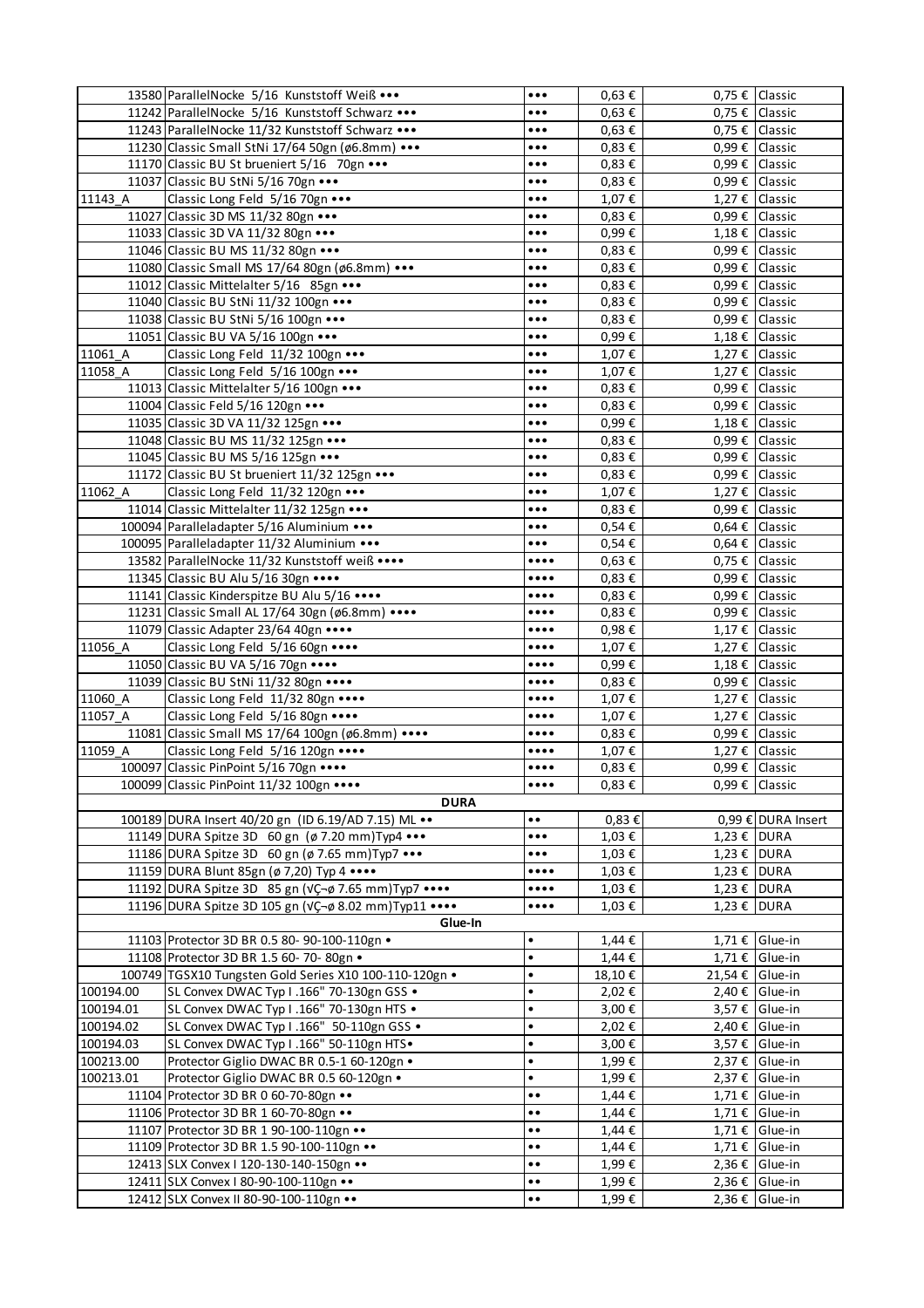|           | 13300 SL Convex I 30-40-50-60gn Alu                                                                       | $\bullet$                                                        | 1,99€          |                      | 2,36 € Glue-in                         |
|-----------|-----------------------------------------------------------------------------------------------------------|------------------------------------------------------------------|----------------|----------------------|----------------------------------------|
|           | 100023 LL Apex NVX23 80-100-120gn                                                                         | $\bullet$                                                        | 2,52€          |                      | 3,00 € Glue-in                         |
|           | 100071 SLX Convex I 60-70-80gn                                                                            | $\bullet \bullet$                                                | 1,99€          |                      | 2,36 € Glue-in                         |
|           | 100164 LL Apex 2312 120-150-180 ••                                                                        | $\bullet$                                                        | 2,52€          |                      | 3,00 € Glue-in                         |
|           | 100160 LL Apex SD23 GT 9.3 80-100-120gn                                                                   | $\bullet$                                                        | 2,52€          |                      | 3,00 € Glue-in                         |
|           | 100165 LL Apex 2315 120-150-180                                                                           | $\bullet$                                                        | 2,52€          |                      | 3,00 € Glue-in                         |
| 100194.04 | SL Convex DWAC Typ II .166" 70-130gn GSS                                                                  | $\bullet$                                                        | 2,02€          |                      | 2,40 € Glue-in                         |
| 100194.05 | SL Convex DWAC Typ II .166" 70-130gn HTS                                                                  | $\bullet$                                                        | 3,00€          |                      | 3,57 € Glue-in                         |
| 100194.06 | SL Convex DWAC Typ II .166" 50-110gn GSS                                                                  | $\bullet$                                                        | 2,02€          |                      | $2,40 \notin$ Glue-in                  |
| 100194.07 | SL Convex DWAC Typ II .166" 50-110gn HTS                                                                  | $\bullet$                                                        | 3,00€          |                      | 3,57 € Glue-in                         |
| 100213.04 | Protector Giglio DWAC BR 0.5+3 60-120gn                                                                   | $\bullet$                                                        | 1,99€          |                      | $2,37 \notin$ Glue-in                  |
| 11301-1   | ML Convex I 80-130gn (Replaces 11301&11302) ••                                                            | $\bullet$                                                        | 1,95€          |                      | 2,32 € Glue-in                         |
| 11114-1   | Protector BU BR 3 80-130gn (ersetzt 11114&11115) ••                                                       | $\bullet$                                                        | $1,44 \in$     |                      | $1,71 \notin$ Glue-in                  |
|           | 100200 SL Convex ACC-04 70-80-90-100-110gn                                                                | $\bullet\bullet\bullet$                                          | 1,99€          |                      | 2,36 € Glue-in                         |
|           | 11152 Protector 3D BR 0.4 60- 70- 80gn                                                                    | $\bullet\bullet\bullet$                                          | $1,44 \in$     |                      | $1,71 \notin$ Glue-in                  |
|           | 12414 SLX Convex II 120-130-140-150n                                                                      | $\bullet \bullet \bullet$                                        | 1,99€          |                      | 2,36 € Glue-in                         |
|           | 10597 SLH Convex 70-80-90-100gn •••                                                                       | $\bullet\bullet\bullet$                                          | 1,99€          |                      | 2,36 € Glue-in                         |
|           | 100306 LL Apex 2312 120-150-180 •••                                                                       | $\bullet\bullet\bullet$                                          | 2,52€          |                      | 3,00 € Glue-in                         |
|           | 100163 LL Apex 2318 200-250 •••                                                                           | $\bullet\bullet\bullet$                                          | 2,52€          |                      | 3,00 € Glue-in                         |
|           | 100173 LL Apex 2712 200-250-300                                                                           | $\bullet\bullet\bullet$                                          | 2,52€          |                      | 3,00 € Glue-in                         |
| 100194.08 | SL Convex DWAC Typ I .167" ACE 70-130gn GSS                                                               | $\bullet\bullet\bullet$                                          | 2,02€          |                      | $2,40 \in$ Glue-in                     |
| 100194.09 | SL Convex DWAC Typ I .167" ACE 70-130gn HTS                                                               | $\bullet\bullet\bullet$                                          | 3,00€          |                      | 3,57 € Glue-in                         |
| 100194.12 | SL Convex DWAC Typ III .166" 70-130gn GSS                                                                 | $\bullet\bullet\bullet$                                          | 2,02€          |                      | 2,40 € Glue-in                         |
| 100194.13 | SL Convex DWAC Typ III .166" 70-130gn HTS                                                                 | $\bullet\bullet\bullet$                                          | 3,00€          |                      | 3,57 € Glue-in                         |
| 100213.02 | Protector Giglio DWAC BR 0.5+1 60-120gn                                                                   | $\bullet \bullet \bullet$                                        | 1,99€          |                      | $2,37 \notin$ Glue-in                  |
| 100213.03 | Protector Giglio DWAC BR 0.5+2 60-120gn                                                                   | $\bullet \bullet \bullet$                                        | 1,99€          |                      | 2,37 € Glue-in                         |
|           | 10598 SLH Convex 110-120-130-140gn ••••                                                                   | $\bullet\bullet\bullet\bullet$                                   | 1,99€          |                      | 2,36 € Glue-in                         |
|           | 100002 LL Apex Tank23 80-100-120gn •••••                                                                  | $\bullet\bullet\bullet\bullet$                                   | 2,52€          |                      | 3,00 € Glue-in                         |
|           | 100025 LL Apex CX Tank27D/X-Jammer 120-150-180gn ••••                                                     | $\bullet\bullet\bullet\bullet$                                   | 2,52€          |                      | 3,00 € Glue-in                         |
|           | 100024 LL Convex BEA PS26 120-150-180gn •••••                                                             | $\bullet\bullet\bullet\bullet$                                   | 2,52€          |                      | 3,00 € Glue-in                         |
|           | 100026 LL Apex BEA PS27 120-150-180gn ••••                                                                | $\bullet\bullet\bullet\bullet$                                   | 2,52€          |                      | 3,00 € Glue-in                         |
|           | 100030 LL Apex BEA PS27 200-250gn •••••                                                                   | $\bullet\bullet\bullet\bullet$                                   | 2,52€          |                      | 3,00 € Glue-in                         |
|           | 100028 LL Apex BEA PS26 200-250gn •••••                                                                   | $\bullet\bullet\bullet\bullet$                                   | 2,52€          |                      | $3,00 \notin$  Glue-in                 |
|           | 100150 LL Apex X-Buster 600/700 80-100-120 gn ••••                                                        | $\bullet\bullet\bullet\bullet$                                   | 2,52€          |                      | 3,00 € Glue-in                         |
|           | 100169 LL Apex BEA PS26 120-150-180gn ••••                                                                | $\bullet\bullet\bullet\bullet$                                   | 2,52€          |                      | 3,00 € Glue-in                         |
|           | 100166 LL Apex NVX 25, X Cutter 100-120-150 ••••                                                          | $\bullet\bullet\bullet\bullet$                                   | 2,52€          |                      | 3,00 € Glue-in                         |
|           | 100153 LL Apex 22Series 70-100-120 gn                                                                     | $\bullet\bullet\bullet\bullet$                                   | 2,52€          |                      | 3,00 € Glue-in                         |
|           | 100159 LL Convex 2214/12 80-100-120gn ••••                                                                | $\overline{\cdots}$                                              | 2,52€          |                      | 3,00 € $ $ Glue-in                     |
|           | 100157 LL Apex 2314 120-150-180 ••••                                                                      | $\bullet\bullet\bullet\bullet$                                   | 2,52€          |                      | 3,00 € Glue-in                         |
|           | 100170 LL Apex NVX27, Triple X, Superdrive 27 100-130-150 ••••                                            | $\bullet\bullet\bullet\bullet$                                   | 2,52€          |                      | 3,00 € Glue-in                         |
|           | 100201 SL Convex ACC-18 70-80-90-100-110-120gn ****                                                       |                                                                  | 1,99€          |                      | 2,36 € Glue-in                         |
|           | 100202 SL Convex ACC-28 70-80-90-100-110-120gn •••••                                                      | $\bullet\bullet\bullet\bullet$                                   | 1,99€          |                      | 2,36 € Glue-in                         |
|           | 100203 SL Convex ACC-39 80-90-100-110-120-130 •••••                                                       | $\bullet\bullet\bullet\bullet$                                   | 1,99€          |                      | 2,36 € Glue-in                         |
|           | 100204 SL Convex ACC-49 80-90-100-110-120-130 •••••<br>100205 SL Convex ACC-60 80-90-100-110-120-130 •••• | $\bullet\bullet\bullet\bullet$<br>$\bullet\bullet\bullet\bullet$ | 1,99€          |                      | $2,36 \t\in$ Glue-in                   |
|           | 100301 LL Convex 1814 80-100 ••••                                                                         | $\bullet\bullet\bullet\bullet$                                   | 1,99€<br>2,52€ |                      | $2,36 \t\in$ Glue-in<br>3,00 € Glue-in |
|           | 100302 LL Convex 1914 80-100 ••••                                                                         | $\bullet\bullet\bullet\bullet$                                   | 2,52€          |                      | 3,00 € Glue-in                         |
|           | 100303 LL Convex 2014 80-100-120 ••••                                                                     | $\bullet\bullet\bullet\bullet$                                   | 2,52€          |                      | 3,00 € Glue-in                         |
|           | 100152 LL Convex 2114 80-100-120 ••••                                                                     | $\bullet\bullet\bullet\bullet$                                   | 2,52€          |                      | 3,00 € Glue-in                         |
|           | 100167 LL Convex NVX 25, X Cutter 100-120-150 •••••                                                       | $\bullet\bullet\bullet\bullet$                                   | 2,52€          |                      | 3,00 € Glue-in                         |
|           | 100172 LL Apex Full Bore 100-120-150gn ••••                                                               | $\bullet\bullet\bullet\bullet$                                   | 2,52€          |                      | 3.00 € $I$ Glue-in                     |
|           | <b>Inserts</b>                                                                                            |                                                                  |                |                      |                                        |
| 10693-1   | Insert 9/32 AL 20-30-40gn .                                                                               | $\bullet$                                                        | $0,83 \in$     | 0,99 €   Inserts     |                                        |
| 11086-1   | Insert 5/16 AL 20-30-40gn .                                                                               | $\bullet$                                                        | $0,83 \in$     | 0,99 € Inserts       |                                        |
|           | 11085 Insert 5/16 AL 60gn                                                                                 | $\bullet$                                                        | $0,83 \in$     | 0,99 €   Inserts     |                                        |
|           | 11360 Insert 5/16 Protector BR 3 AL 20-30-40gn                                                            | $\bullet$                                                        | 1,09€          | 1,29 €   Inserts     |                                        |
|           | 11346 Insert 5/16 Heavy Hitter MS 100gn                                                                   | $\bullet$                                                        | 1,51€          | 1,80 €   Inserts     |                                        |
|           | 11237 Insert 5/16 Heavy Hitter VA 60gn                                                                    | $\bullet$                                                        | 1,51€          | 1,80 € Inserts       |                                        |
|           | 11087   InsertOutsert 9/32 < 5/16 VA 60gn                                                                 | $\bullet$<br>$\bullet$                                           | 1,51€          | 1,80 € Inserts       |                                        |
|           | 13682 LL Insert 22-Series 50/30 grs •••                                                                   | $\bullet \bullet \bullet$                                        | 1,17€          | $1,40 \in$   Inserts |                                        |
| 11201-1   | Insert conic 9/32 < 5/16 AL 20-30-40gn •••                                                                | $\bullet\bullet\bullet$                                          | $0,83 \in$     | 0,99 €   Inserts     |                                        |
|           | 100038 LL Insert Victory NVX25 / X-Cutter 50/30 gn                                                        | $\bullet\bullet\bullet$                                          | 1,17€          | 1,40 € Inserts       |                                        |
|           | 100037 LL Insert NVX23/PS23/Fatboy 50/30 gn                                                               | $\bullet \bullet \bullet$                                        | 1,17€          | 1,40 €   Inserts     |                                        |
|           | 100035 LL Insert CX LineJammer 50/30 gn ••••                                                              | $\bullet\bullet\bullet\bullet$                                   | 1,17€          | 1,40 € Inserts       |                                        |
|           | 100039 LL Insert Victory NVX27/Triple X/SuperDrive27 50/40 gn                                             | $\bullet\bullet\bullet\bullet$                                   | 1,17€          | 1,40 €   Inserts     |                                        |
|           |                                                                                                           |                                                                  |                |                      |                                        |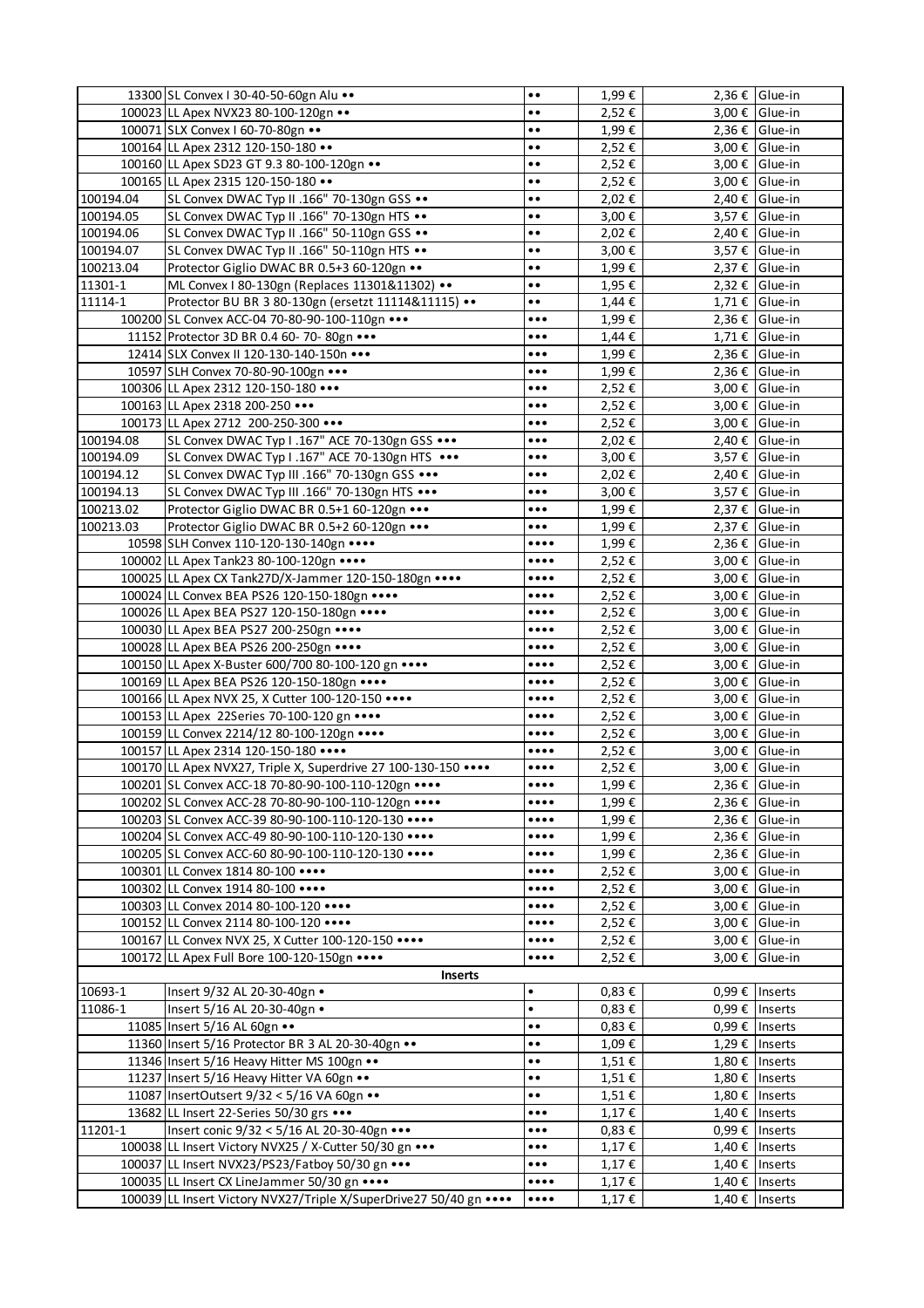| 100040 LL Insert BEA PS27 50/40 gn ••••                   | $\bullet\bullet\bullet\bullet$                     | 1,17€               | 1,40 €   Inserts     |                                                         |
|-----------------------------------------------------------|----------------------------------------------------|---------------------|----------------------|---------------------------------------------------------|
| 100042 LL Insert Easton FullBore 50/40 gn                 | $\bullet\bullet\bullet\bullet$                     | 1,17€               | 1,40 €   Inserts     |                                                         |
| 100044 LL Insert Easton SuperDrive 25 50/30 gn            | $\bullet\bullet\bullet\bullet$                     | 1,17€               | 1,40 €   Inserts     |                                                         |
| 100054 LL Insert GT 30X 50/30 gn ••••                     | $\bullet\bullet\bullet\bullet$                     | 1,17€               | 1,40 € Inserts       |                                                         |
| 100055 LL Insert GT 9.3 50/30 gn                          | $\bullet\bullet\bullet\bullet$                     | 1,17€               | 1,40 €   Inserts     |                                                         |
| 100033 LL Insert CX Tank27D 50/40 gn                      | $\bullet\bullet\bullet\bullet$                     | 1,17€               | $1,40 \in$   Inserts |                                                         |
| 100111 LL Insert Crossbow 60 gn                           | $\bullet\bullet\bullet\bullet$                     | 1,17€               | 1,40 € Inserts       |                                                         |
| Protectorrings                                            |                                                    |                     |                      |                                                         |
| 12425 Protector Ring I.D 5,30 .                           | $\bullet$                                          | $0,58 \in$          |                      | 0,69 € Protectorrings                                   |
| 12424 Protector Ring I.D 5,45 .                           | $\bullet$                                          | 0,58€               |                      | 0,69 € Protectorrings                                   |
| 12423 Protector Ring I.D 5,60 .                           | $\bullet$                                          | 0,58€               |                      | 0,69 € Protectorrings                                   |
| 12422 Protector Ring I.D 5,75 .                           | $\bullet$                                          | 0,58€               |                      | $0,69 \notin$   Protectorrings                          |
| 11561 Protector Ring I.D 7,00 .                           | $\bullet$                                          | $0,58 \in$          |                      | 0,69 € Protectorrings                                   |
| 11463 Protector Ring I.D 7,15 .                           | $\bullet$                                          | 0,58€               |                      | 0,69 € Protectorrings                                   |
| 11415 Protector Ring I.D 7,30 .                           | $\bullet$                                          | 0,58€               |                      | 0,69 € Protectorrings                                   |
| 11416 Protector Ring I.D 7,45 .                           | $\bullet$                                          | 0,58€               |                      | 0,69 € Protectorrings                                   |
| 11417 Protector Ring I.D 7,60 .                           | $\bullet$                                          | 0,58€               |                      | 0,69 € Protectorrings                                   |
| 11418 Protector Ring I.D 7,75 .                           | $\bullet$                                          | 0,58€               |                      | $0,69 \notin$ Protectorrings                            |
| 11775 Protector Ring I.D 6,15                             | $\bullet$                                          | 0,58€               |                      | 0,69 € Protectorrings                                   |
| 12421 Protector Ring I.D 5,90                             | $\bullet\bullet$                                   | 0,58€               |                      | 0,69 € Protectorrings                                   |
| 11774 Protector Ring I.D 6.30                             | $\bullet$<br>$\bullet$                             | 0,58€               |                      | 0,69 € Protectorrings                                   |
| 11773 Protector Ring I.D 6.45                             | $\bullet$<br>$\bullet$                             | 0,58€               |                      | $0,69 \notin$ Protectorrings                            |
| 11772 Protector Ring I.D 6.60                             | $\bullet$<br>$\bullet$                             | $0,58 \in$          |                      | 0,69 € Protectorrings                                   |
| 11771 Protector Ring I.D 6.75                             | $\bullet$                                          | 0,58€               |                      | 0,69 € Protectorrings                                   |
| 11770 Protector Ring I.D 6.90                             | $\bullet$<br>$\bullet$                             | 0,58€               |                      | $0,69 \in$ Protectorrings                               |
| 10683 Protector Ring I.D 7,20                             | $\bullet\bullet$                                   | 0,58€               |                      |                                                         |
|                                                           |                                                    |                     |                      | $0,69 \notin$   Protectorrings                          |
| 12427 Protector Ring I.D 5,00                             | $\bullet\bullet\bullet$                            | $0,58 \in$          |                      | $0,69 \notin$ Protectorrings                            |
| 12426 Protector Ring I.D 5,15                             | $\bullet\bullet\bullet$                            | 0,58€               |                      | 0,69 € Protectorrings                                   |
| 11776 Protector Ring I.D 6.00                             | $\bullet\bullet\bullet$<br>$\bullet\bullet\bullet$ | 0,58€<br>0,58€      |                      | $0,69 \notin$   Protectorrings<br>0,69 € Protectorrings |
| 12760 Protector Ring I.D 6.05                             |                                                    |                     |                      | 0,69 € Protectorrings                                   |
| 12419 Protector Ring I.D 7,90                             | $\bullet\bullet\bullet$                            | 0,58€               |                      |                                                         |
| 10439 Protector Ring X10 backside (4,52)                  | $\bullet\bullet\bullet$                            | 0,58€               |                      | 0,69 € Protectorrings                                   |
| 10438 Protector Ring ACE backside (5,23) •••              | $\bullet\bullet\bullet$                            | 0,58€               |                      | $0,69 \notin$   Protectorrings                          |
| 14228 Protector Ring I.D 8.00                             | $\bullet\bullet\bullet$                            | 0,58€               |                      | 0,69 € Protectorrings                                   |
| 10595 Protector Ring Fitted X-10 ProTour 380 (5,26) •••   | $\bullet\bullet\bullet$                            | 0,58€               |                      | 0,69 € Protectorrings                                   |
| 14229 Protector Ring I.D 8.15                             | $\bullet\bullet\bullet\bullet$                     | 0,58€               |                      | $0,69 \in$ Protectorrings                               |
| 14231 Protector Ring I.D 8.45                             | $\bullet\bullet\bullet\bullet$                     | 0,58€               |                      | 0,69 € Protectorrings                                   |
| 10594 Protector Ring Fitted X-10 ProTour 420 (5,18)       | $\bullet\bullet\bullet\bullet$                     | $0,58 \in$          |                      | $0,69 \notin$ Protectorrings                            |
| 14230 Protector Ring I.D 8.30                             | $\bullet\bullet\bullet\bullet$                     | 0,58€               |                      | 0,69 € Protectorrings                                   |
| 10593 Protector Ring Fitted X-10 ProTour 470 (5,08)       | $\bullet\bullet\bullet\bullet$                     | 0,58€               |                      | $0.69 \in$   Protectorrings                             |
| 10590 Protector Ring Fitted X-10 ProTour 620 (4,84) ••••  |                                                    | 0,58€               |                      | 0,69 € Protectorrings                                   |
| 10592 Protector Ring Fitted X-10 ProTour 520 (4,98) ••••  | $\bullet\bullet\bullet\bullet$                     | $0,58 \in$          |                      | $0,69 \notin$ Protectorrings                            |
| 10591 Protector Ring Fitted X-10 ProTour 570 (4,91) ••••  | $\bullet\bullet\bullet\bullet$                     | $0,58 \in$          |                      | $0,69 \in$ Protectorrings                               |
| 10589 Protector Ring Fitted X-10 ProTour 670 (4,78) ••••  | $\bullet\bullet\bullet\bullet$                     | 0,58€               |                      | $0.69 \notin$ Protectorrings                            |
| 10588 Protector Ring Fitted X-10 ProTour 720 (4,69)       | $\bullet\bullet\bullet\bullet$                     | 0,58€               |                      | $0.69 \in$   Protectorrings                             |
| 10587 Protector Ring Fitted X-10 ProTour 770 (4,65) ••••• | $\bullet\bullet\bullet\bullet$                     | 0,58€               |                      | $0.69 \in$   Protectorrings                             |
| 10596 Protector Ring Fitted X-10 ProTour 340 (5,36)       | $\bullet\bullet\bullet\bullet$                     | 0,58€               |                      | $0.69 \in$   Protectorrings                             |
| Screw-in                                                  |                                                    |                     |                      |                                                         |
| 11163 Apex 3D Combo 5/16 50gn .                           | $\bullet$                                          | $0,83 \in$          |                      | 0,99 € Screw-in                                         |
| 11094 Apex 3D Combo 5/16 60gn .                           | $\bullet$                                          | $0.83 \text{ } \in$ |                      | 0,99 € Screw-in                                         |
| 11095 Apex 3D Combo 5/16 70gn .                           | $\bullet$                                          | $0,83 \in$          |                      | 0,99 € Screw-in                                         |
| 11369 Apex 3D Combo 9/32 70gn .                           | $\bullet$                                          | $0,83 \in$          |                      | 0,99 € Screw-in                                         |
| 11153 Apex 3D Combo 5/16 85gn .                           | $\bullet$                                          | $0,88 \in$          |                      | 1,05 € Screw-in                                         |
| 11210 Apex 3D Combo 5/16 100gn .                          | $\bullet$                                          | 0,88€               |                      | 1,05 € Screw-in                                         |
| 11096 Apex 3D Combo 5/16 105gn .                          | $\bullet$                                          | $0,88 \in$          |                      | 1,05 € Screw-in                                         |
| 11097 Apex 3D Combo 5/16 125gn .                          | $\bullet$                                          | $0,88 \in$          |                      | 1,05 € Screw-in                                         |
| 11365 Apex 3D Combo 5/16 150gn .                          | $\bullet$                                          | $0,88 \in$          |                      | 1,05 € Screw-in                                         |
| 11099 Convex BU Combo 5/16 105gn .                        | $\bullet$                                          | $0,88 \in$          |                      | 1,05 € Screw-in                                         |
| 10994 Apex 3D Combo 9/32 85gn .                           | $\bullet$                                          | 0,88€               |                      | 1,05 € Screw-in                                         |
| 11370 Apex 3D Combo 9/32 100gn .                          | $\bullet$                                          | $0,88 \in$          |                      | 1,05 € Screw-in                                         |
| 10996 Apex 3D Combo 9/32 125gn .                          | $\bullet$                                          | 0,88€               |                      | 1,05 € Screw-in                                         |
| 12429 Apex 3D Combo 17/64 100gn .                         | $\bullet$                                          | $0,88 \in$          |                      | 1,05 € Screw-in                                         |
| 11451 Convex BU Combo 11/32 100gn .                       | $\bullet$                                          | $0,88 \in$          |                      | 1,05 € Screw-in                                         |
| 11452 Convex BU Combo 11/32 125gn .                       | $\bullet$                                          | $0,88 \in$          |                      | 1,05 € Screw-in                                         |
| 13612 PinPoint Combo 5/16 80 grains .                     | $\bullet$                                          | 1,25€               |                      | 1,49 € Screw-in                                         |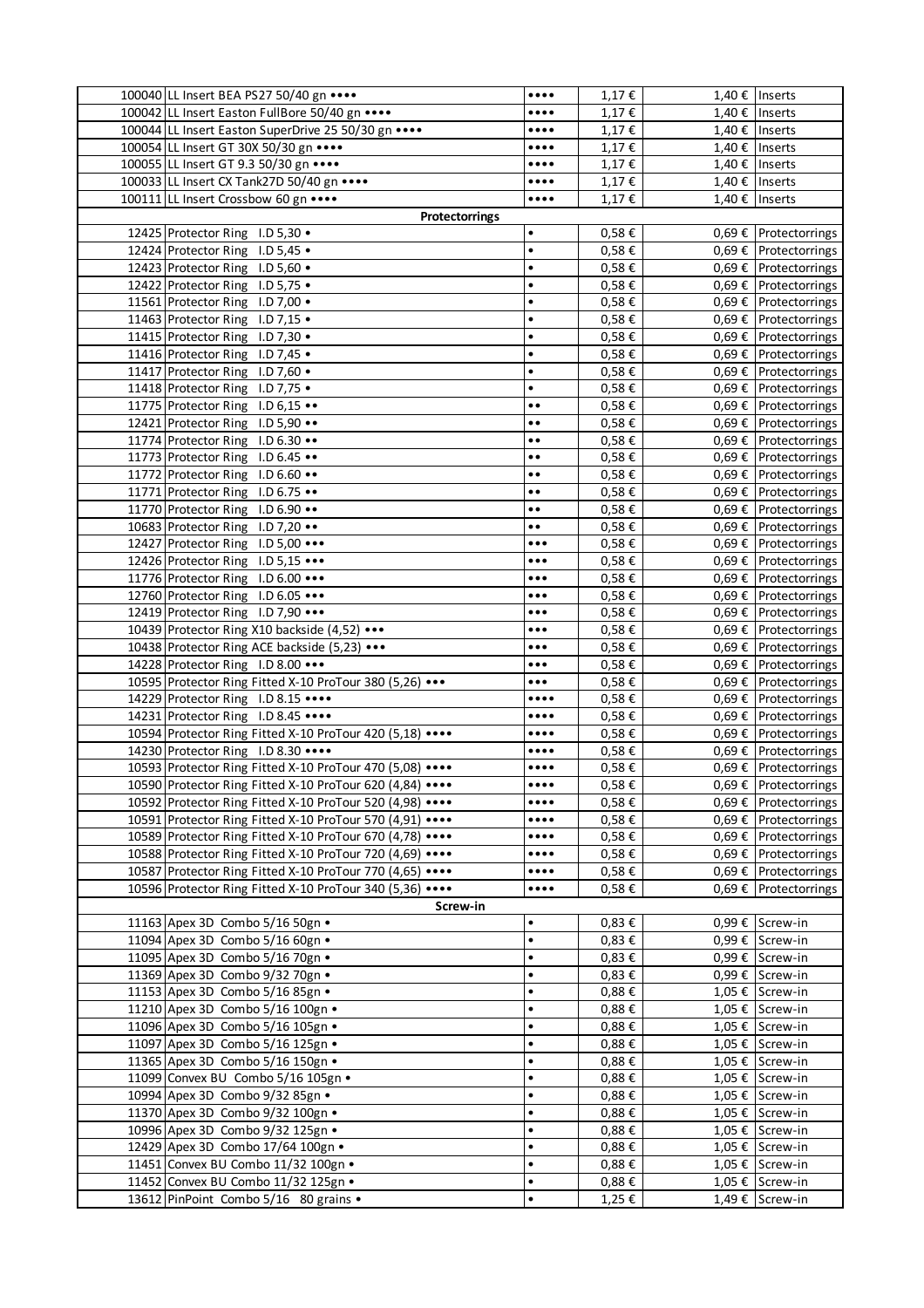|                                                                                                           | 13614 PinPoint Combo 5/16 100 grains .                                              | $\bullet$                      | 1,25€               |                 | 1,49 € Screw-in                    |  |
|-----------------------------------------------------------------------------------------------------------|-------------------------------------------------------------------------------------|--------------------------------|---------------------|-----------------|------------------------------------|--|
|                                                                                                           | 10585 PinPoint ToolSteel Combo 9/32 100 grains .                                    | $\bullet$                      | 1,25€               |                 | 1,49 € Screw-in                    |  |
|                                                                                                           | 100061 Apex 3D Combo 5/16 200gn .                                                   | $\bullet$                      | 0,88€               |                 | 1,05 € Screw-in                    |  |
|                                                                                                           | 100113 Convex BU Combo 11/32 145gn .                                                | $\bullet$                      | 0,88€               |                 | 1,05 € Screw-in                    |  |
|                                                                                                           | 11093 Apex 3D Combo 5/16 40gn                                                       | $\bullet\bullet$               | $0,83 \in$          |                 | 0,99 € Screw-in                    |  |
|                                                                                                           | 11204 Apex 3D Combo 9/32 60gn                                                       | $\bullet$<br>$\bullet$         | $0,83 \in$          |                 | 0,99 € Screw-in                    |  |
|                                                                                                           | 11366 Apex 3D Combo 5/16 175gn                                                      | $\bullet\bullet$               | $0,88 \in$          |                 | 1,05 € Screw-in                    |  |
|                                                                                                           | 11098 Convex BU Combo 5/16 85gn                                                     | $\bullet$<br>$\bullet$         | $0,88 \in$          |                 | 1,05 € Screw-in                    |  |
|                                                                                                           | 11896 Convex BU Combo Small 5/16 85gn                                               | $\bullet$                      | $0,88 \in$          |                 | 1,05 € Screw-in                    |  |
|                                                                                                           | 11100 Convex BU Combo 5/16 125gn                                                    | $\bullet$<br>$\bullet$         | 0,88€               |                 | 1,05 € Screw-in                    |  |
|                                                                                                           | 11101 Convex BU Combo 5/16 145gn                                                    | $\bullet$<br>$\bullet$         | $0,88 \in$          |                 | 1,05 € Screw-in                    |  |
|                                                                                                           | 10995 Apex 3D Combo 9/32 105gn                                                      | $\bullet\bullet$               | 0,88€               |                 | 1,05 € Screw-in                    |  |
|                                                                                                           | 10991 Convex BU Combo 9/32 85gn                                                     | $\bullet\bullet$               | $0.88 \text{ } \in$ |                 | 1,05 € Screw-in                    |  |
|                                                                                                           | 10992 Convex BU Combo 9/32 105gn                                                    | $\bullet\bullet$               | 0,88€               |                 | 1,05 € Screw-in                    |  |
|                                                                                                           | 10993 Convex BU Combo 9/32 125gn                                                    | $\bullet$<br>$\bullet$         | 0,88€               |                 | 1,05 € Screw-in                    |  |
|                                                                                                           | 12428 Apex 3D Combo 17/64 85gn                                                      | $\bullet$<br>$\bullet$         | 0,88€               |                 | 1,05 € Screw-in                    |  |
|                                                                                                           | 12431 Apex 3D Combo 17/64 125gn                                                     | $\bullet$<br>$\bullet$         | 0,88 $\epsilon$     |                 | 1,05 € Screw-in                    |  |
|                                                                                                           | 13611 PinPoint Combo 5/16 60 grains ••                                              | $\bullet$<br>$\bullet$         | 1,25€               |                 | 1,49 € Screw-in                    |  |
|                                                                                                           | 13615 PinPoint Combo 5/16 120 grains ••                                             | $\bullet\bullet$               | 1,25 €              |                 | 1,49 € Screw-in                    |  |
|                                                                                                           | 10584 PinPoint Tool Steel Combo 9/32 80 grains                                      | $\bullet\bullet$               | 1,25€               |                 | 1,49 € Screw-in                    |  |
|                                                                                                           | 10583 PinPoint Tool Steel Combo 9/32 60 grains                                      | $\bullet$<br>$\bullet$         | 1,25€               |                 | 1,49 € Screw-in                    |  |
|                                                                                                           | 10586 PinPoint ToolSteel Combo 9/32 120 grains                                      | $\bullet$<br>$\bullet$         | 1,25€               |                 | 1,49 € Screw-in                    |  |
|                                                                                                           | 11091 Apex 3D Combo 5/16 20gn AL                                                    | $\bullet\bullet\bullet$        | $0,83 \in$          |                 | 0,99 € Screw-in                    |  |
|                                                                                                           | 11092 Apex 3D Combo 5/16 30gn AL                                                    | $\bullet\bullet\bullet$        | $0,83 \in$          |                 | 0,99 € Screw-in                    |  |
|                                                                                                           | 11203 Apex 3D Combo 9/32 40gn                                                       | $\bullet\bullet\bullet$        | 0,83€               |                 | 0,99 € Screw-in                    |  |
|                                                                                                           | 11368 Apex 3D Combo 9/32 50gn                                                       | $\bullet\bullet\bullet$        | $0,83 \in$          |                 | 0,99 € Screw-in                    |  |
|                                                                                                           | 11510 Convex BU Combo 9/32 145gn                                                    | $\bullet\bullet\bullet$        | $0,88 \in$          |                 | 1,05 € Screw-in                    |  |
|                                                                                                           | 13610 PinPoint Combo 5/16 40 grains •••                                             | $\bullet\bullet\bullet$        | 1,25€               |                 | 1,49 € Screw-in                    |  |
|                                                                                                           | 10582 PinPoint ToolSteel Combo 9/32 40 grains •••                                   | $\bullet\bullet\bullet$        | 1,25€               |                 | 1,49 € Screw-in                    |  |
|                                                                                                           | 100062 Apex 3D Combo 5/16 225gn                                                     | $\bullet\bullet\bullet$        | $0,88 \in$          |                 | 1,05 € Screw-in                    |  |
|                                                                                                           | 100063 Apex 3D Combo 5/16 250gn                                                     | $\bullet\bullet\bullet$        | 0,88€               |                 | 1,05 € Screw-in                    |  |
|                                                                                                           |                                                                                     | $\bullet\bullet\bullet$        |                     |                 |                                    |  |
|                                                                                                           | 100064 Apex 3D Combo 11/32 125gn                                                    | $\bullet\bullet\bullet\bullet$ | $0,88 \in$<br>3,86€ |                 | 1,05 € Screw-in<br>4,60 € Screw-in |  |
|                                                                                                           | 10871 Charlypoint Combo 5/16 80gn •••••<br>10864 Charlypoint Combo 5/16 100gn ••••• | $\bullet\bullet\bullet\bullet$ | 3,86€               |                 | 4,60 € Screw-in                    |  |
|                                                                                                           | 10386 Charlypoint Combo 5/16 120gn                                                  | $\bullet\bullet\bullet\bullet$ | 3,86€               |                 | 4,60 € Screw-in                    |  |
|                                                                                                           | 11621 WhiteBow Super-Gummi Blunt 95gn                                               | $\bullet\bullet\bullet\bullet$ |                     |                 | 4,41 € Screw-in                    |  |
|                                                                                                           |                                                                                     | $\bullet\bullet\bullet\bullet$ | 3,71€               |                 | 1,49 € Screw-in                    |  |
|                                                                                                           | 100128 PinPoint ToolSteel Combo 5/16 50 grains ••••                                 |                                | 1,25€               |                 |                                    |  |
|                                                                                                           | Weights<br>100191 SL Break Off Weight Rod 10-60gn .                                 | $\bullet$                      |                     |                 |                                    |  |
|                                                                                                           | 11306 HP Screw-in Weight 20 gn M6                                                   | $\bullet$<br>$\bullet$         | 0,89€               |                 | 1,06 € Weights<br>0,78 € Weights   |  |
|                                                                                                           | 11305 HP Screw-in Weight 10 gn M6                                                   |                                | 0,65€<br>$0,65 \in$ |                 | 0,78 € Weights                     |  |
|                                                                                                           |                                                                                     |                                |                     |                 |                                    |  |
|                                                                                                           | 11489 HP Screw-in Weight 30 gn M6                                                   | $\bullet\bullet\bullet\bullet$ | $0,65 \in$          |                 | 0,78 € Weights                     |  |
|                                                                                                           | 11307 HP Screw-in Weight 40 gn M6                                                   | $\bullet\bullet\bullet\bullet$ | $0,65 \in$          |                 | 0,78 € Weights                     |  |
|                                                                                                           | 100066 HP Screw-in Weight 60 gn M6                                                  | $\bullet\bullet\bullet\bullet$ | $0,65 \in$          |                 | 0,78 € Weights                     |  |
|                                                                                                           | 100065 HP Screw-in Weight 50 gn M6 ••••                                             | $\bullet\bullet\bullet\bullet$ | $0,65 \in$          |                 | 0,78 € Weights                     |  |
|                                                                                                           | 100070 HP Screw-in Weight 100 gn M6 ••••                                            | $\bullet\bullet\bullet\bullet$ | $0,65 \in$          |                 | 0,78 € Weights                     |  |
|                                                                                                           | 100067 HP Screw-in Weight 70 gn M6 ••••                                             | $\bullet\bullet\bullet\bullet$ | 0,65€               |                 | 0,78 € Weights                     |  |
|                                                                                                           | 100068 HP Screw-in Weight 80 gn M6 ••••                                             | $\bullet\bullet\bullet\bullet$ | $0,65 \in$          |                 | 0,78 € Weights                     |  |
| 100069 HP Screw-in Weight 90 gn M6 ••••<br>$0,65 \in$<br>0,78 € Weights<br>$\bullet\bullet\bullet\bullet$ |                                                                                     |                                |                     |                 |                                    |  |
|                                                                                                           | Zubehör                                                                             |                                |                     |                 |                                    |  |
|                                                                                                           | 11181 TakeOut Zange •                                                               | $\bullet$                      | 71,99€              |                 | 85,67 € Zubehör                    |  |
|                                                                                                           | 11127 Zange •                                                                       | $\bullet$<br>$\bullet$         | 21,91€              |                 | 26,07 € Zubehör                    |  |
|                                                                                                           | 11128 Montage Tool .                                                                | $\bullet$                      | 18,45€              | 21,96 € Zubehör |                                    |  |
|                                                                                                           | 11151 Bond 5g Tropfflasche .                                                        |                                | 10,71€              | 12,75 € Zubehör |                                    |  |
|                                                                                                           | 11214 O-Ringe Schwarz (5/16 Combo) .                                                | $\bullet$                      | $0,11 \in$          |                 | 0,14 € Zubehör                     |  |
|                                                                                                           | 11176 O-Ringe Rot (9/32 Combo) .                                                    | $\bullet$                      | $0,11 \in$          |                 | 0,14 € Zubehör                     |  |
|                                                                                                           | 11227 TakeOut Wechselbacken (fuer alle Schaefte) •                                  | $\bullet$                      | 9,90€               | 11,78 € Zubehör |                                    |  |
|                                                                                                           | 11123 Praezisions Nockpunkt                                                         | $\bullet\bullet$               | 0,72€               |                 | 0,86 € Zubehör                     |  |
|                                                                                                           | 11147 Schaftformer 5/16 11/32 23/64 ••                                              | $\bullet\bullet$               | 19,80€              |                 | 23,56 € Zubehör                    |  |
|                                                                                                           | 10490 Charlypoint Fangarme 30 Stck. ••                                              | $\bullet$<br>$\bullet$         | 0,19€               |                 | 0,22 € Zubehör                     |  |
|                                                                                                           | 11409 Einschraubschluessel Screw-in Weights ••                                      | $\bullet$<br>$\bullet$         | 14,39€              | 17,13 € Zubehör |                                    |  |
|                                                                                                           | 11567 Patch zum Aufbügeln Logo - eckig                                              | $\bullet$<br>$\bullet$         | 4,50€               |                 | 5,36 € Zubehör                     |  |
|                                                                                                           | 12580 ArrowStopper ø 6,6-8mm gruen •••                                              | $\bullet\bullet\bullet$        | 1,78E               |                 | 2,12 € Zubehör                     |  |
|                                                                                                           | 12590 ArrowStopper ø 6.6-8mm orange •••                                             | $\bullet\bullet\bullet$        | 1,78€               |                 | 2,12 € Zubehör                     |  |
|                                                                                                           | 11125 Gewindevorschneider VA 11/32 •••                                              | $\bullet\bullet\bullet$        | 2,06€               |                 | 2,46 € Zubehör                     |  |